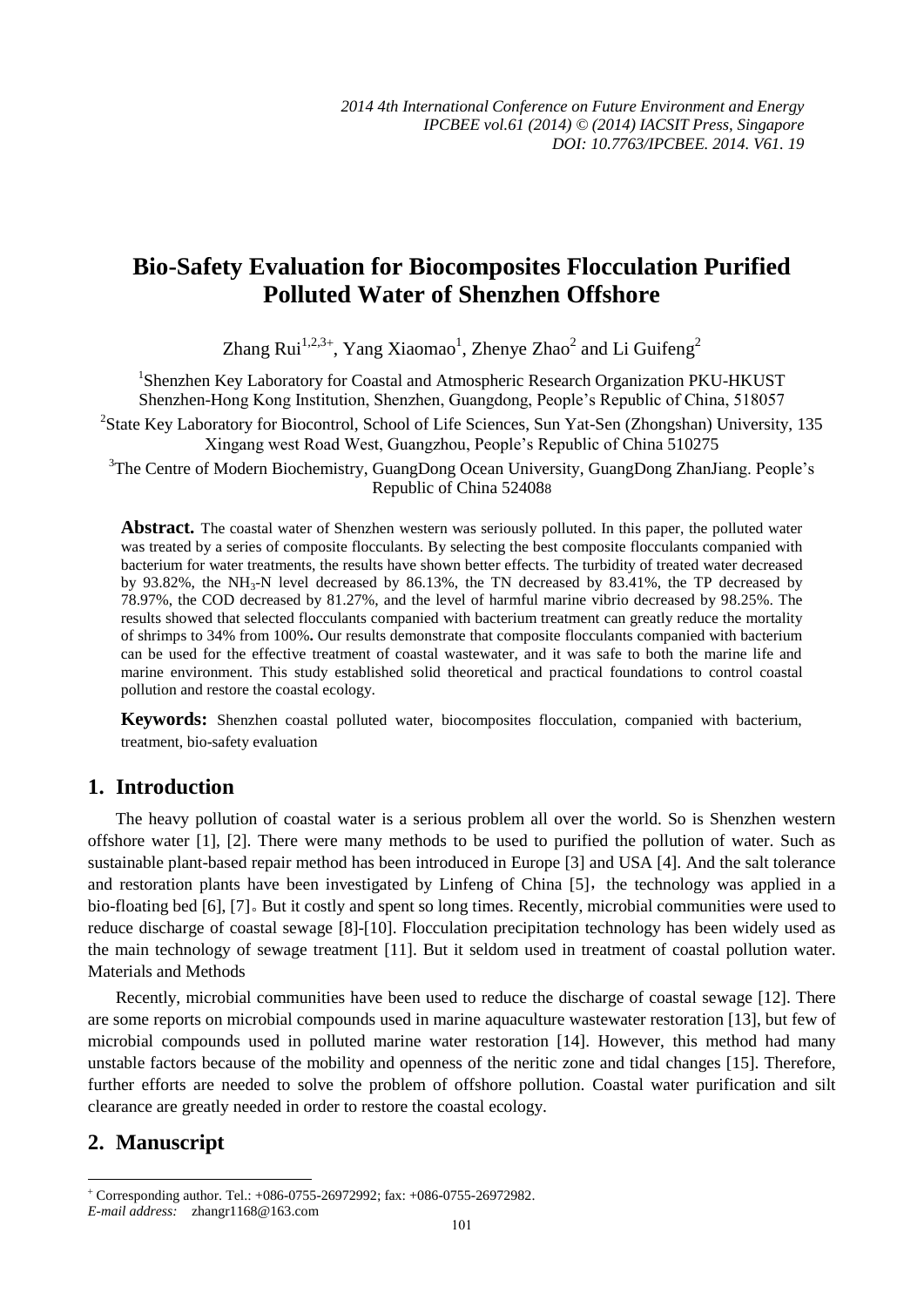#### **2.1. Submitting**

Contributions to the congress are welcome from throughout the world. Manuscripts may be submitted to 2014 4th International Conference on Future Environment and Energy-ICFEE 2014

### **3. Materials and Methods**

#### **3.1. Sample collection**

The wastewater was sampled in Oct.-Nov. 2012 at Qian Hai Bay polluted water was sampled at Qian Hai Bay Feb-Mar, 2013 locating at E113 degree (113,78', 53.25"); N22 degree (22,48' 50"). (H: 3.9 m, precision: 4.1 m). And Da Chan Bay, locating at E115 degree (113, 35', 40.67"); N23 degree (23, 13' 12"). (H: 3.3 m, precision:  $3.8$  m).

#### **3.2. Slection of flocculants**

Shenzhen Dachan bay offshore wastewater was treated using different flocculants (Table 1), The reagent (A) chitosan acetic acid solution (CTS), (B) Polymerization aluminum chloride (PAC), (C) cation polyacrylamide (PAM<sup>+</sup>) was added to 10 L wastewater respectively and mixed well at first. After 10 minutes, b(SA) was added to each mixture and mixed well. Wastewater that untreated was used as the negative control (Table 1).

Table 1: Different ratios and dosages of environment friendly composites used in processing aquaculture wastewater (10ppm respectively)

| groups               |   |  |            |
|----------------------|---|--|------------|
| bio-composites atios | ւ |  | ۱۷۵<br>A ( |

#### **3.3. Instrumental analysis**

The DO was determined in situ by a portable multiparameter analyzer (HACH, HD30). Then the supernatant was detected after treatment. Other chemical parameters such as turbidity, Chemical Oxygen Demand (COD), and other nutrients such as ammonia nitrogen (NH3-N), total nitrogen (TN) and total phosphate(TP), were determined according to the standard analytical methods for the examination of marine water and waste water.

Harmful marine vibrio was cultured at  $30 \, \text{°C}$  in TCBS (thiosulfate citrate bile salt sucrose agar)culture medium , then counted the number of single colony.

#### **3.4. Select the best groups to companied with bacterium to decontaminate the coastal polluted water.**

Select groups (Ab) that had the best decontamination effect companied with bacterium (nitrifying bacteria and Bacillus subtilis) , Shenzhen western coastal polluted water was treated by different composite flocculants companied with bacterium (Table 2), It had three groups (I, II, III-negative control groups).

Group II, the best composite flocculants Ab companied with bacterium (nitrifying bacteria and Bacillus subtilis)

Table 2: The groups of different composite flocculant companied with bacterium (nitrifying bacteria and Bacillus subtilis) used in polluted water treatment(10ppm respectively)

| הרורי<br>σrι<br>oups                      |            | .                     | ontro<br>متدده و<br> |
|-------------------------------------------|------------|-----------------------|----------------------|
| -<br><b>Hocculan</b><br>жне<br>וו<br>,,,, | AD.<br>___ | ----<br>и<br>um<br>ıι | ontro                |

#### **3.5. Bio-safety evaluation of best selected flocculants groups companied with bacterium to decontaminate the coastal polluted water.**

Select groups that had the best decontamination effect companied with bacterium (nitrifying bacteria and Bacillus subtilis). In order to assess whether the composite flocculants is safe for aquatic life, and will notcause the second polluted toxic effects, 100 shrimps from a sample collected from coastal water were placed into each water sample respectively after treatment by composite flocculants. The shrimps were cultivated for 5 days. The shrimp mortality rate was recorded daily for five consecutive days. Then five days mortality was statistically analyzed. Four enzyme activities were detected according to the kits of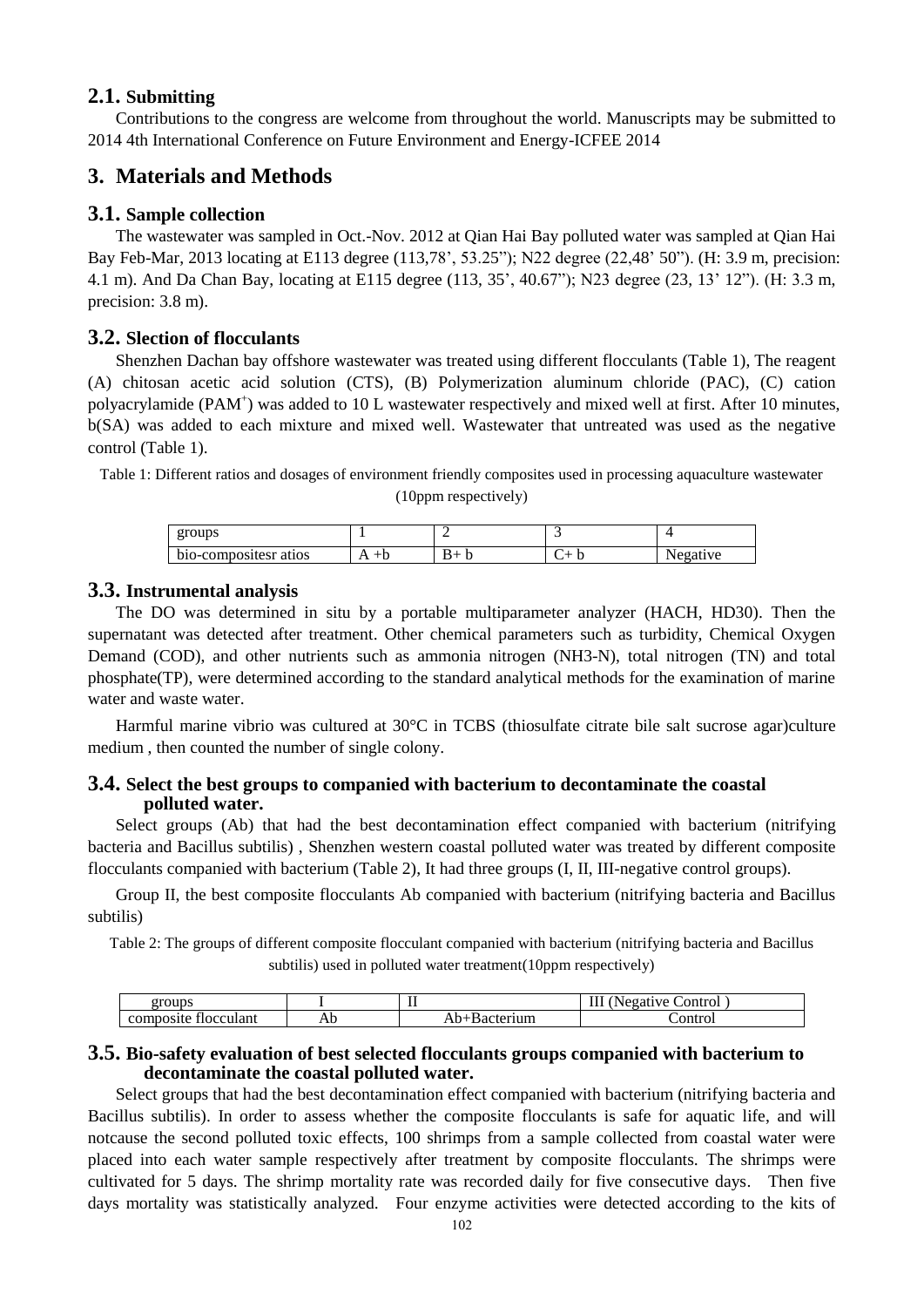instruction book. The kits were purchased from Nanjing Jiancheng Bio-engineering Institute (China, Nanjing Jiancheng). The four enzymes detected were immune-related factors of muscle and lived from the shrimps, It included alkaline phosphatase (AKP) , esterase (CAT), malonaldehyde (MDA)and superoxide dismutase(SOD).

### **4. Results**

#### **4.1. Water quality is improved by treatment of flocculants**

In the present investigation, Water quality of the biocomposites flocculation treatment showed by Fig. 1 and Fig. 2. The results showed the water quality of different indicator was improved observably.

That groups 1(Ab) was remarkable optimum, it improved the OD of polluted water up to 5.9~7.3 mg/L from 0.5 mg/L, and reduced the turbidity to 0.5~2.3 from 8.9, reduced NH3-N to 2.3~4.8 mg/L from 12.9 mg/L, reduced TN to  $3.2~6.7$  mg/L from 15.1 mg/L and reduced TP to  $0.05~0.33$  mg/L from 0.75 mg/L( Fig. 1 ). Reduced COD to 40.3~80.1 mg/L from 409 mg/L and marine darmful vibrio to 12~48 mg/L from 134 mg/L (Fig. 2).





Fig. 1: Water quality after biocomposites flocculation treated ( DO, turbidity, NH3-N, TN and TP)

Fig. 2: Water quality after biocomposites flocculation treated (COD and harmful marine vibrio)

#### **4.2. The removal rate (RR) of polluted matter treated by biocomposites flocculation**

The removal rate (RR, compared with negative control) of turbidity was 66.9~80.1%, and The removal rate (RR) of ammonium nitrogen  $(H_4N^+N)$  was 55.2~92.1%. The removal rate (RR) of TN was 56.8~81.1%. The removal rate (RR) of COD was  $80.6~90.2\%$ . The removal rate (RR) of TP was  $55.8 \sim 92.6\%$ . Removal Rate of harmful marine vibrio was  $64.9 \sim 91.1\%$ . Among those flocculants, group1 (Ab) showed the best results (Fig. 3).



Fig. 3: Removal Rate of polluted water by biocomposites flocculation treated

#### **4.3. Water quality is improved by treatment of best flocculants companied with bacterium**

From selecting the best groups, group1 (Ab) companied with bacterium was used to decontaminate the coastal polluted water. The results showed that various flocculants yielded measurable improvements. DO increased to 8.3 mg/L and the turbidity reduced to 0.6NUT. TN, TP,  $NH<sub>3</sub>$ -N, COD and harmful marine vibrio decreased significantly. Among those flocculants, Group II, the best composite flocculants Ab companied with bacterium (nitrifying bacteria and Bacillus subtilis) showed better results than group I (Fig. 4, Fig. 5).

The removal rate (RR, compared with negative control) of turbidity of treated water decreased by 93.82%, the NH<sub>3</sub>-N level decreased by 86.13%, the TN decreased by 83.41%, the TP decreased by 78.97%,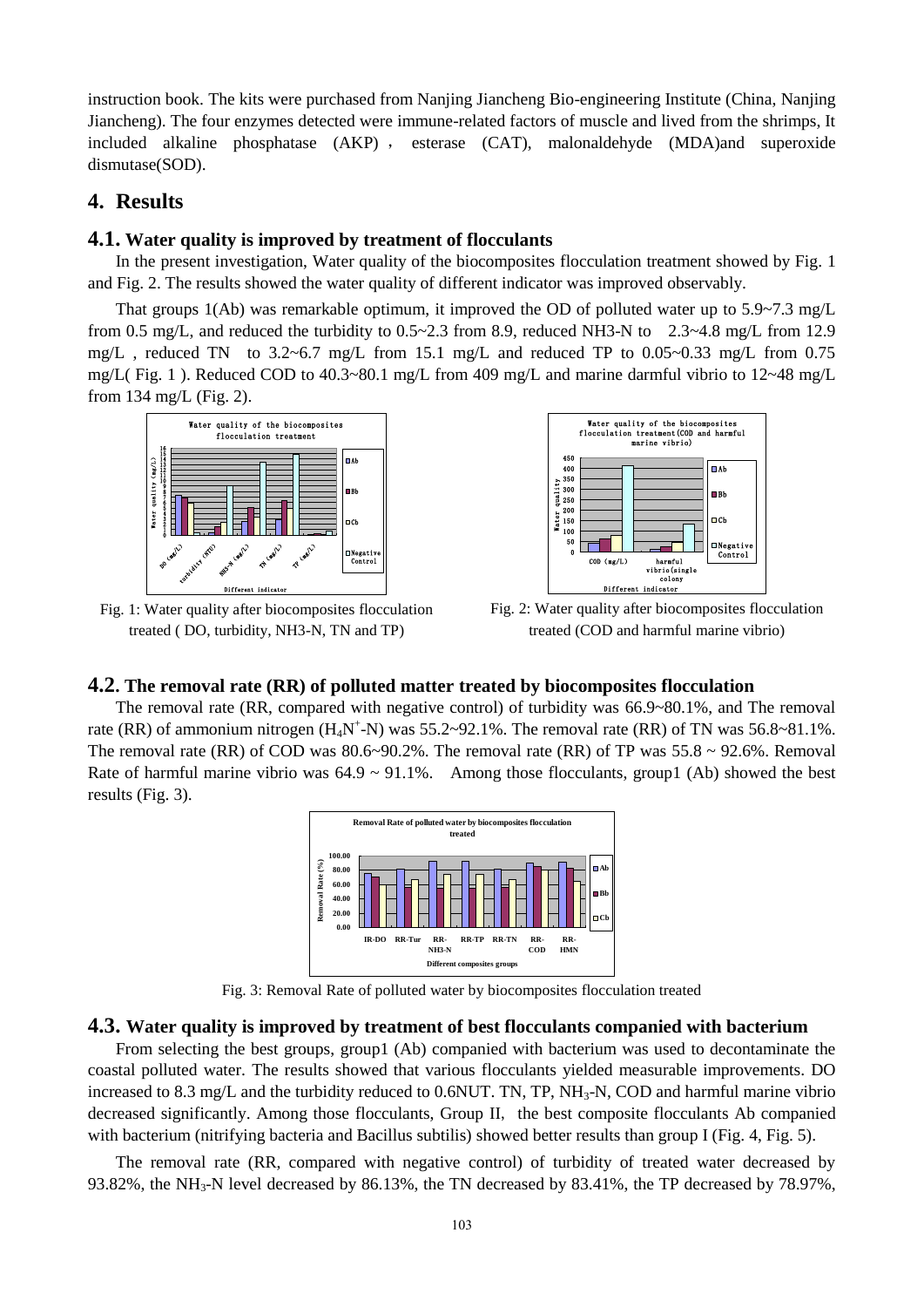the COD decreased by 81.27%, and the level of harmful marine vibrio decreased by 98.25%.(Fig. 6 ). The results showed that group II was better than group I.



Fig. 4: Water quality (DO, SS, turbidity, TN, TP, NH3-N) changed by treatment of flocculants companied with bacterium



Fig. 5: Water quality (harmful marine vibrio, COD) decreased by biocomposites flocculants companied with bacterium



Fig. 6: Removal Rate of polluted water by biocomposites flocculants companied with bacterium

#### **4.4. Bio-safety evaluation after flocculants companied with bacterium treatment**

Five days mortality of shrimps that cultivated for 5 days was statistically analyzed. The shrimps were cultivated in samples for five days, nad their daily mortality rates were measured and the results were analyzed (Fig. 7). The results showed that selected flocculants companied with bacterium treatment can greatly reduce the mortality of shrimps to 34% from 100%, and it was not only lower than the control group, but also lower than the *flocculants* **treated groups.**





Fig. 7: Five daies mortality rate after the biocomposites flocculants companied with bacterium

Fig. 8: Enzyme activity after treatment by flocculants companied with bacterium

In the meantime, all the shrimps exhibit stronger enzymes activity than the negative control and the *flocculants* treated groups (Fig. 8). All the values of the four kinds of enzymes (AKP, CAT, MDA and SOD) of the shrimps were higher than in the negative control and the *flocculants* treated groups. The results showed the methods can greatly increase the enzymes activity of shrimps treated by flocculants companied with bacterium, and it was not only higher than the control group, but also higher than the flocculants treated groups.

### **5. Acknowledgements**